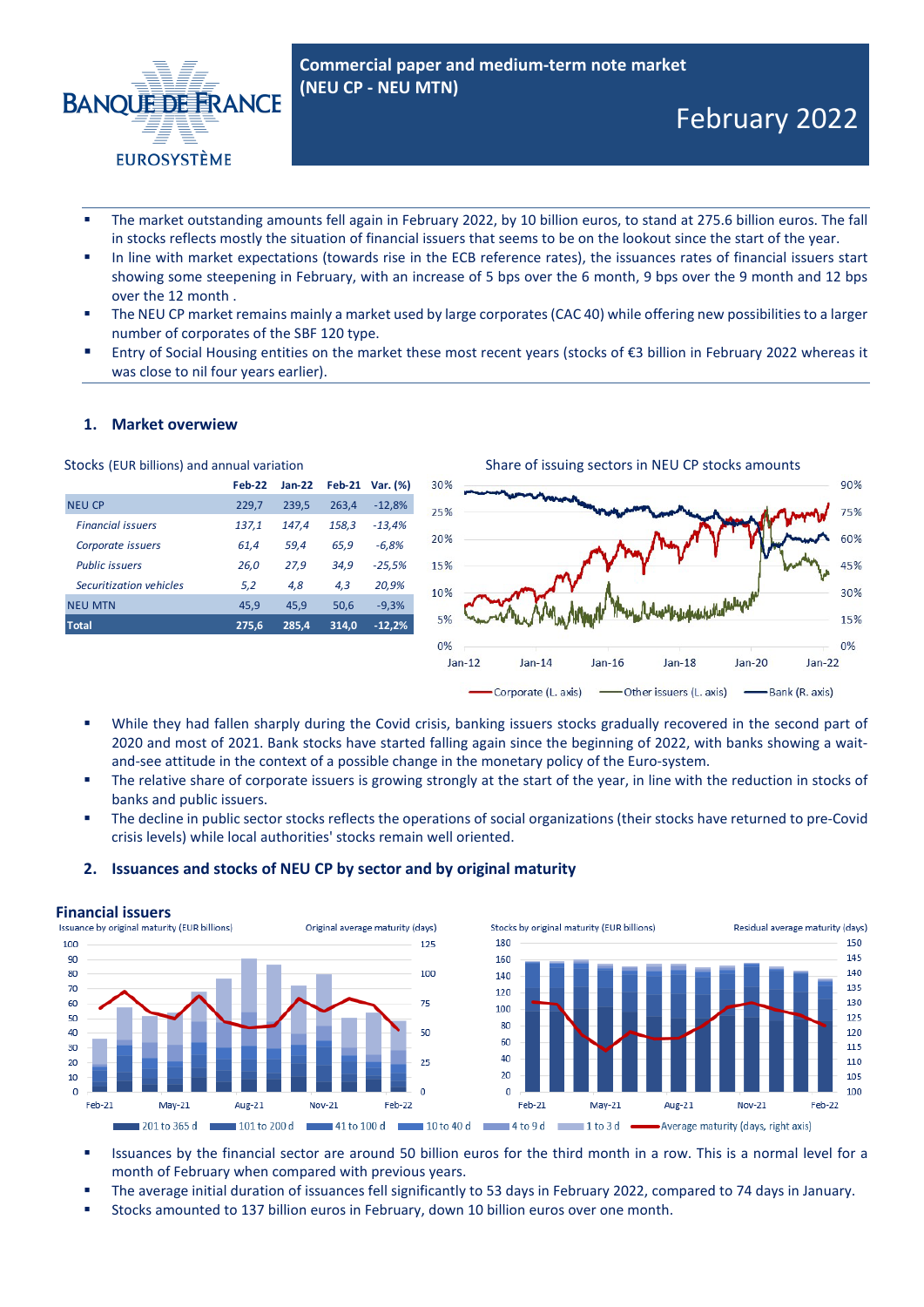### **Corporate issuers**



- Corporate issuances reached 17 billion euros in February 2022. The average initial duration of issuances fell to 83 days in February (after a peak of 118 days in January linked to long issuances from the start of the year).
- Issuances in January and February are stable over one year (€40 billion in 2022 compared to €38 billion in 2021), yet remains below pre-Covid crisis levels (€55 billion on annual average from 2018 to 2020).
- Stocks increased to 61.4 billion euros, up 2 billion euros over one month.





- Public sector issuances reached €12.3 billion in February after €17.1 billion in January.
- The average initial duration of issuances rebounds to 62 days (40 days in January)
- Stocks fell to €26 billion, down €2 billion. The decline in stocks mainly reflects the operations of social security organizations, while local authorities stocks keep on increasing. Local authorities relative share in public sector stocks amounted to 38% in February 2022 as compared to 22% in February 2021.

## **3. Issuances and stocks of NEU MTN by original maturity**



- NEU MTN issuances reached almost €3 billion in February, over short durations with an average duration of issuances of 2.5 years. These issuances matches with the roll of matured notes.
- Stocks remained stable at €45.9 billion, while the residual average maturity keeps on increasing.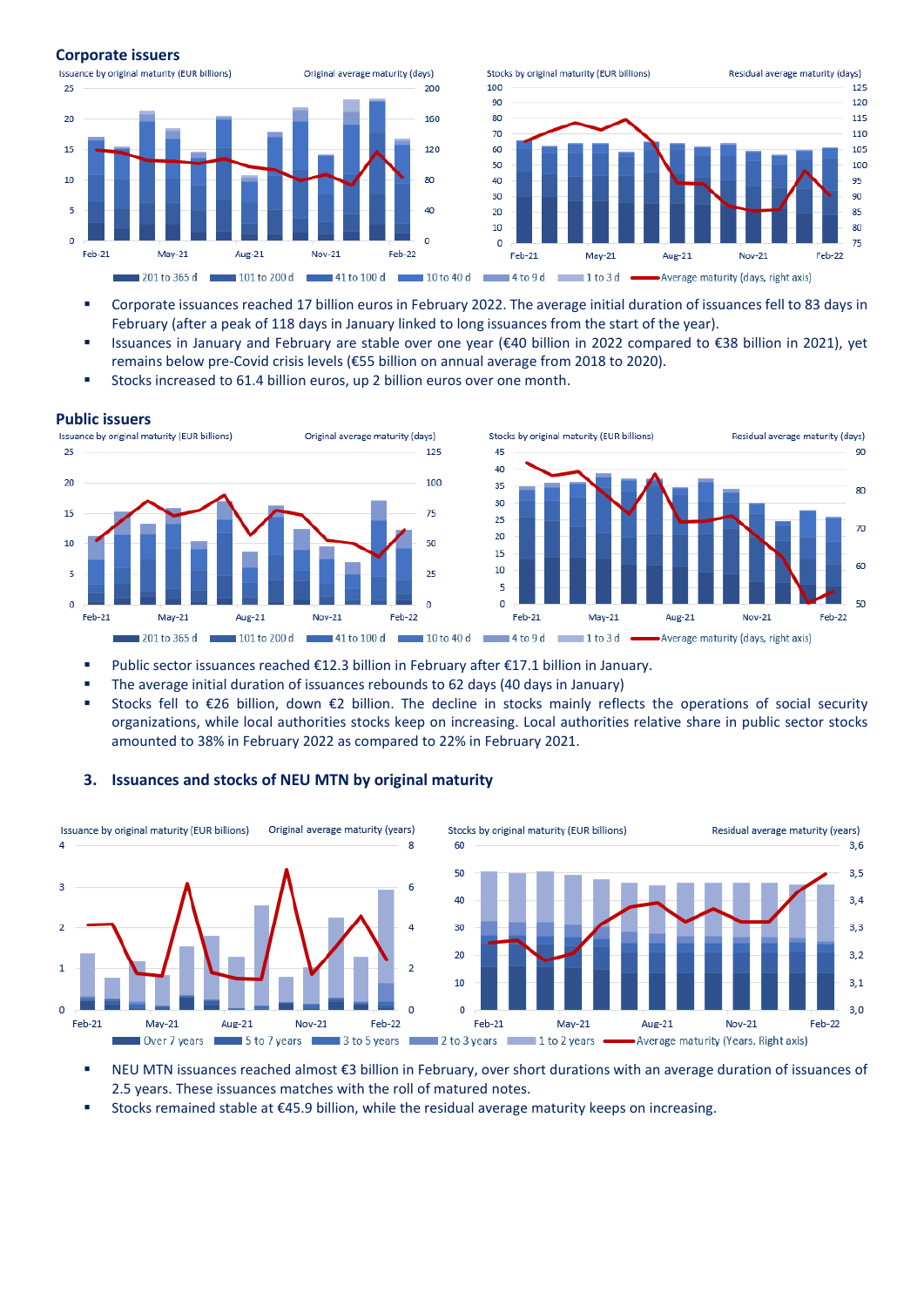# **Financial issuers**



- Issuances rates of financial issuers show a steepening, which ranges from +3 bps on the 3-month to +12 bps on the 12 month pillar. This development may be linked in particular to expectations of a rise in Euro-system rates by market participants.
- Issuances volumes fell on almost all maturities, and especially on the 1-day pillar and the 12-month pillar (the volumes were divided by 2). On the other hand, issuances are progressing on the 1-week pillar.

# **Dispersion of financial issuers' average rates[1](#page-2-0) at issuances on the 12-month maturity pillar** (weekly data)

- Rise in rates on the 12-month pillar in the current context and the wait-and-see attitude of financial issuers.
- The levels of interest rates at issuances of financial issuers are generally particularly tight on this maturity. Only a few emissions stand out from the average.



 $2.3$ 

# **Corporate issuers**

Average rates at issuances in Euros **Cumulated issuances** Cumulated issuances

![](_page_2_Figure_11.jpeg)

# -Jan-22  $\longrightarrow$  Feb-22

![](_page_2_Figure_14.jpeg)

![](_page_2_Figure_15.jpeg)

- Issuances rates for corporate issuers are generally stable for up to 6 months. The average issuances rate is around -0.5% for very short maturities (1 day and 1 week) and around -0.4% for maturities between 1 and 6 months.
- Volumes are up slightly on the shortest terms (up to 1 month) and down on the others. February usually stand a step down in terms of issuances volumes, issuers adjusting their cash requirements from what was issued at year-start.

# **Dispersion of corporate issuers' average rate at issuances on the 1-month maturity pillar (weekly data)**

- Average rates of well-rated issuers have been stable below -0.5% for several weeks.
- Spreads of unrated issuers are tending to narrow down with a slow and steady rise of the rates of best-rated issuers.

![](_page_2_Figure_21.jpeg)

<span id="page-2-0"></span><sup>&</sup>lt;sup>1</sup> Outliers are not displayed so as to improve the clarity and detail of charts by dispersion of average rates.